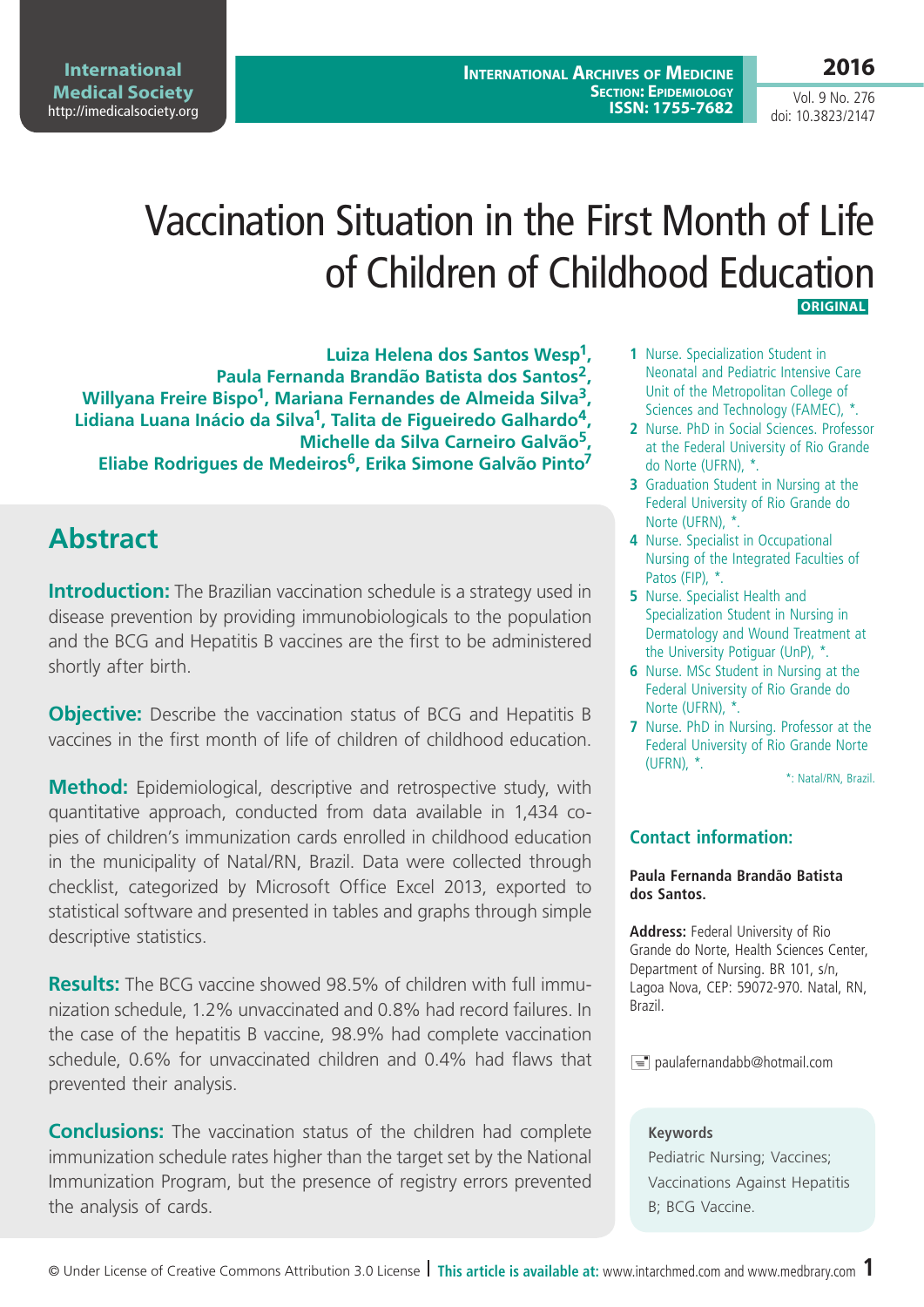## **Introduction**

The vaccine is an important strategy for protection against infectious diseases, with individual and collective contributions to reduce the spread of diseases. That statement is strengthened when based on data from the World Health Organization (WHO) and the UN Children's Fund (UNICEF), indicating that 2.5 million children under five years of age die annually in the world by diseases that could be prevented by immunization measures [1, 2].

Considering the importance of providing immunobiological to the population, Brazil has, since 1973, the National Immunization Program (NIP), public health policy implemented in Primary Health by the Unified Health System (SUS), by offering the immunobiologicals that make up the immunization schedule. Since 2004, with the publication of the Ministerial Decree MS/GM No. 597/2004, the calendar was divided by life cycles and arranged in the calendars of children, adolescents, women of childbearing age, adults and elderly, demonstrating greater control and monitoring of the epidemiological behavior of infectious agents, along its trajectory in Brazilian society [3, 4].

The first basic vaccination schedule for children under one year of age was instituted in 1977 [5], and every year it is reviewed and updated in order to foster expansion in preventing immunopreventable diseases and seek fewer side effects, greater immunogenic power and a better cost-effective. The Brazilian calendar of current child vaccination has 11 vaccines, aimed at protection for about 15 infectious agents [6].

Thus, the importance and benefits of a complete immunization schedule for children in their first five years of life are unquestionable, as they have an immature immune system that leaves them susceptible to infections.

According to the immunization schedule of the child, at birth, the child should receive one dose of the vaccine against *Bacille Biliard Calmette-Guérin* (BCG) and one dose for Hepatitis B. Preferably, this administration must occur within the first 12 hours of life.

The first use of the BCG vaccine in humans was in 1921, and the immunization schedule of the child was implemented in 1977, along with other vaccines such as polio, measles, diphtheria, tetanus and pertussis. BCG is indicated to prevent severe forms of tuberculosis (miliary and meningeal). Its scheme consists of a single dose at birth, 0.1 ml administered intradermally, and may be administered up to the age of four years, 11 months and 29 days. The recommendation is a booster dose at the age of six years. This work focused on the first dose, which should be given at birth [6].

The Hepatitis B vaccine contains the recombinant surface antigen (HBsAg), preventing the infection by the hepatitis B virus, being introduced in the child's immunization schedule in 1986. Currently, its corresponding administration schedule is three doses, in which newborns should receive the first dose (monovalent) preferably in the first 12 hours of life, up to 30 days of life. The continuity of the vaccination schedule is made with the adsorbed pentavalent vaccine, consisting of the antigens of diphtheria, tetanus, pertussis, Hepatitis B (recombinant) and *Haemophilus influenzae* b (conjugate) being given in the second, fourth and sixth months of life.

The first vaccines administered to children shortly after birth consist of those two immunobiological. According to the Ministry of Health, the expectation of vaccination coverage of children under one year for those vaccines is 95%. In this sense, the objective of this study is to describe the vaccination status of children under one year enrolled in the Municipal Centers of Childhood Education (CMEI) for vaccines of the first month of life, BCG and Hepatitis B.

### **Methods**

This study refers to an epidemiological, descriptive and retrospective survey, with quantitative approach. As an epidemiological study, it is an impor-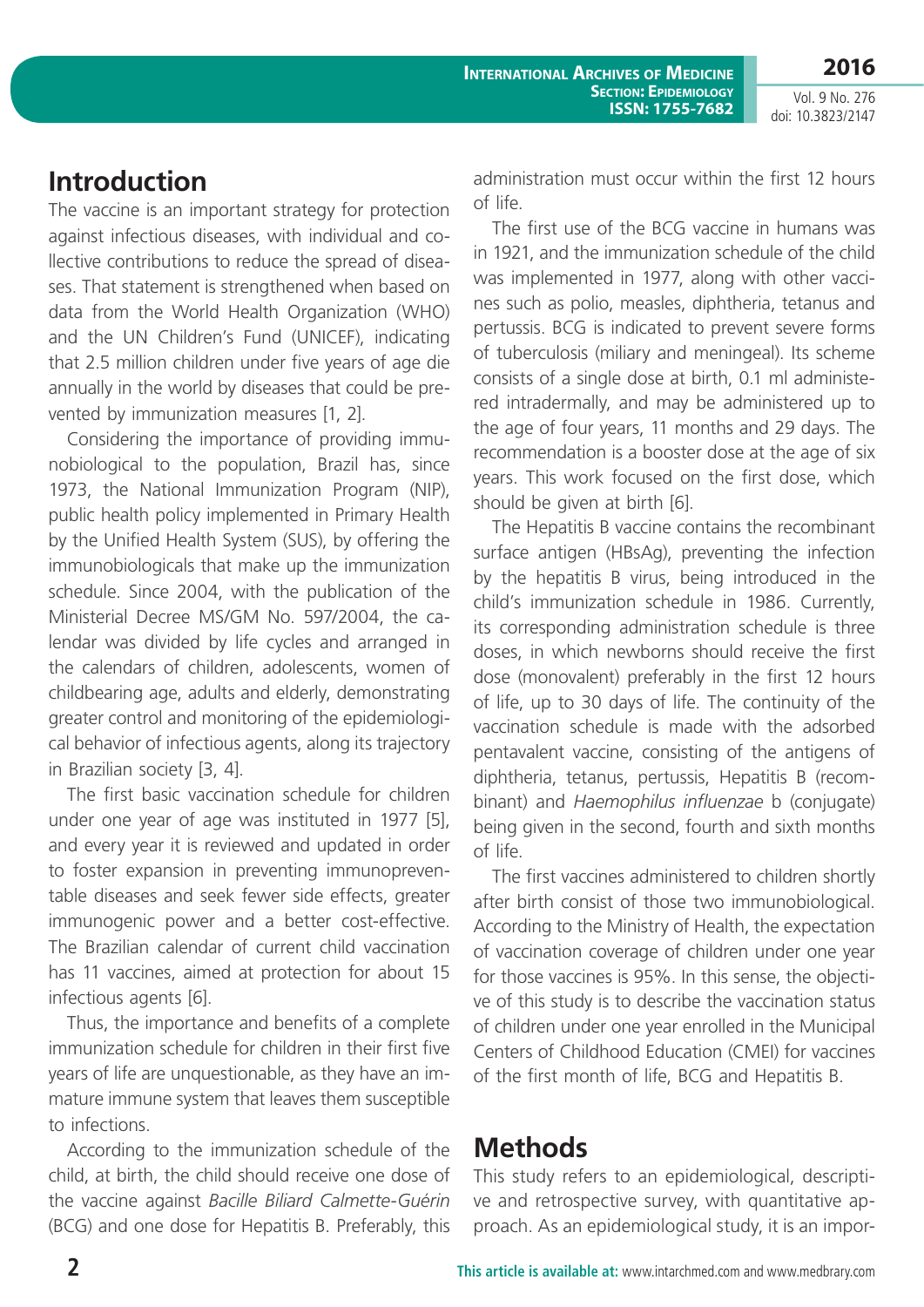**2016** Vol. 9 No. 276

doi: 10.3823/2147

tant tool for diagnosis of the population's health situation, since it generates quantitative data on the health of the entire child population of Municipal Centers of Childhood Education of northern Natal. In this sense, the descriptive study allows organizing such data, presented in frequency in order to highlight the health situation studied in that population [7].

The Ministry of Health of Brazil bases on the immunization coverage to estimate the amount of the target population that received the vaccine with correct age and range, and, thus, to estimate the extent of vaccination actions in the municipalities, regions and the country. The vaccination coverage indicator consists of the number of applied doses (corresponding to the full vaccination scheme) of certain immunobiological divided by the target population and multiplied by 100, in certain considered area and time. This indicator expresses the percentage of people vaccinated and potentially protected against certain disease [8, 9].

That indicator allows estimating how many people in the country are "protected" and how many are susceptible; such information tends to contribute to the quality of care provided by health services, serving for organization and planning of actions aimed at full coverage and, thus, the prevention and protection of the population [10].

On the other hand, studies performed on vaccination coverage have pointed out that the data reported by the information system often generate overestimation or underestimation of the actual vaccination coverage of children under one year. One of the problems associated with those differences relate to the actual calculation of the indicator, which would relate to under or oversizing of the denominator by errors in population estimates of the target population in intercensal years. Another factor that may have implications refers to birth records that, in some parts of the country, are incomplete and do not reflect the real birth rate. Those results can lead to errors in the estimation of vaccination coverage, with values above 100% [11].

In this sense, and to avoid confusion with the concepts, one used the term "vaccination status" to describe the vaccination status of children here studied. Therefore, there was no estimation of the coverage, but one sought to describe the vaccination status evidenced through vaccination cards.

This study based on secondary data available in the documents concerning the enrollment of children, specifically in copies of vaccination cards required as a condition for effective enrollment in schools. The amount of children in CMEIs in northern Natal was 4,387 children enrolled in 2015. Nevertheless, when applying the criteria of inclusion and exclusion from the study, we obtained 1,434 vaccination cards for analysis and classification. The inclusion criterion was being a child enrolled in CMEI in northern Natal; the exclusion criterion was not having, at the time of the data collection, an updated copy of vaccination card.

The data collection procedure took place between March and December 2015, and used, as a data collection instrument, a checklist based on the immunization schedule recommended by the NIP for administration of BCG and Hepatitis B vaccines.

Vaccine cards were classified into two groups: full or updated vaccination schedule, when the child received the vaccine dose, regardless of the period, and not vaccinated, when there was no dose registration of the vaccine in the vaccination card. However, according to the used checklist, it was possible to make an analysis considering the period in which the child took the vaccine, if the administration was within the period recommended by the Ministry of Health, that is, the first 15 days of life.

Data were tabulated in Microsoft Office Excel 2013 program, analyzed based on simple descriptive statistics and presented in tables with absolute value and simple percentage, considering the crossing of the variables age and type of vaccine.

The study followed the ethical principles of the Resolution 466/2012 of the National Health Council (CNS), requiring the signature of the Informed Consent Form by the child's guardian and approved by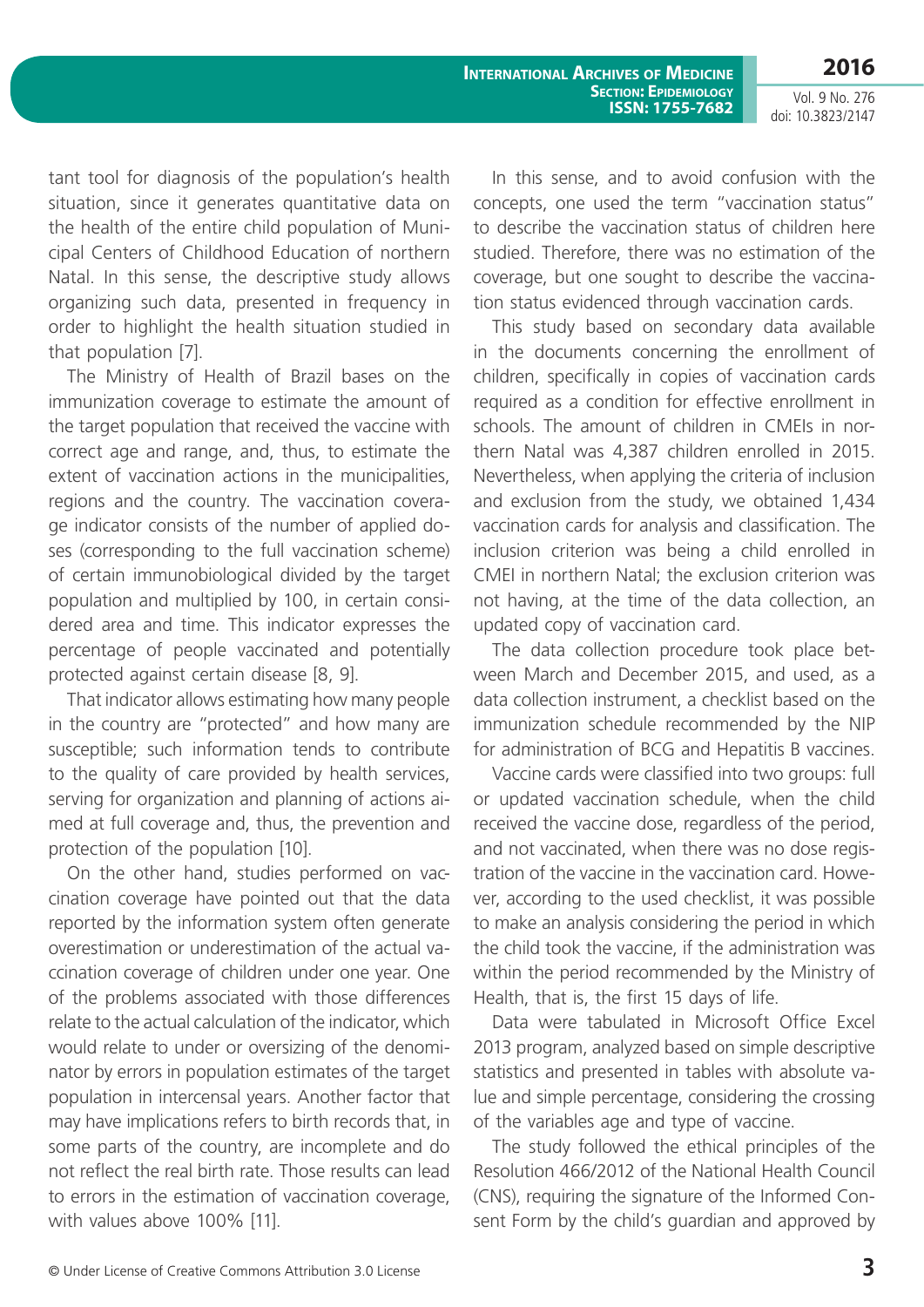**2016**

the Ethics Committee of the Federal University of Rio Grande North under Opinion No. 835,410 and CAAE No. 32516914.4.0000.5537.

#### **Results**

There was visitation to 26 of the 27 existing CMEIs, located in the northern Natal/RN. One CMEI did not join the research because its activities had not initiated at the time of the data collection. Of the 4,387 enrolled children, 1,434 vaccine cards composed the sample. Those institutions attend children aged six months to six years, in the following classes: nursery I and II, Level I, Level II, Level III and Level IV. For better understanding and analysis, there was division of the data considering the age group: children between six months and one incomplete year; between one year and two years old; between two years and three years old; and so on, as presented in graphs and tables.

Among the 1,434 analyzed cards, seven belonged to children between six months and one incomplete year; 54, to children between one and two incomplete years; 180, to children from two to three incomplete years; 300 cards, to children from three to four incomplete years; 378, to children between four and five incomplete years; 382 cards, to children between five and six incomplete years; and other 133, to children from six to seven incomplete years.

**Table 1** shows data on the vaccination status of children in relation to the BCG vaccine. According to the table, the classification of 98.5% of the cards, considering all age groups, was full vaccination scheme for the BCG single dose. For unvaccinated, there was 1.2% of the cards. As for the registration failure, there was only 0.8%, in the age group from five to six years. Those registry failures refer to illegible notes, such as date and name of the vaccine, which prevented classification.

According to data collected from the checklist, it was possible to classify those cards regarding the administration period of the vaccines. **(Figure 1)**



| <b>Table 1.</b> Classification of the vaccination scheme of BCG vaccine in children enrolled in CMEIs in the north |  |  |  |  |
|--------------------------------------------------------------------------------------------------------------------|--|--|--|--|
| zone, Natal/RN, Brazil. 2015.                                                                                      |  |  |  |  |

| Child's<br>age              |         |                      |                               |                        |              |                     |                                   |              |  |
|-----------------------------|---------|----------------------|-------------------------------|------------------------|--------------|---------------------|-----------------------------------|--------------|--|
|                             |         | Up to 15 days<br>old | Between 15<br>and 30 days old | After one<br>month old | Revaccinated | <b>Unvaccinated</b> | <b>Registry</b><br><b>Failure</b> | <b>Total</b> |  |
|                             |         | n (%)                |                               |                        |              |                     |                                   |              |  |
| 6 months-1 year             |         | 6(85.7)              | 1(14.3)                       | $\Omega$               | $\circ$      | $\overline{0}$      | $\overline{0}$                    | 7(100)       |  |
| years                       | $1 - 2$ | 50 (92.6)            | 3(5.6)                        | 1(1.8)                 | $\Omega$     | $\Omega$            | $\Omega$                          | 54 (100)     |  |
|                             | $2 - 3$ | 171 (95)             | 4(2.2)                        | 4(2.2)                 | $\Omega$     | 1(0.5)              | $\circ$                           | 180 (100)    |  |
|                             | $3 - 4$ | 272 (90.6)           | 18(6)                         | 7(2.4)                 | $\Omega$     | 3(1)                | $\Omega$                          | 300 (100)    |  |
|                             | $4 - 5$ | 344 (91)             | 21(5.5)                       | 9(2.4)                 | 1(0.3)       | 3(0.8)              | $\Omega$                          | 378 (100)    |  |
|                             | $5 - 6$ | 343 (89.8)           | 20(5.2)                       | 8(2.1)                 | $\bigcap$    | 8(2.1)              | 3(0.8)                            | 382 (100)    |  |
|                             | $6 - 7$ | 123(92.5)            | 3(2.3)                        | 5(3.7)                 | $\Omega$     | 2(1.5)              | $\Omega$                          | 133 (100)    |  |
| Source: Research data, 2015 |         |                      |                               |                        |              |                     |                                   |              |  |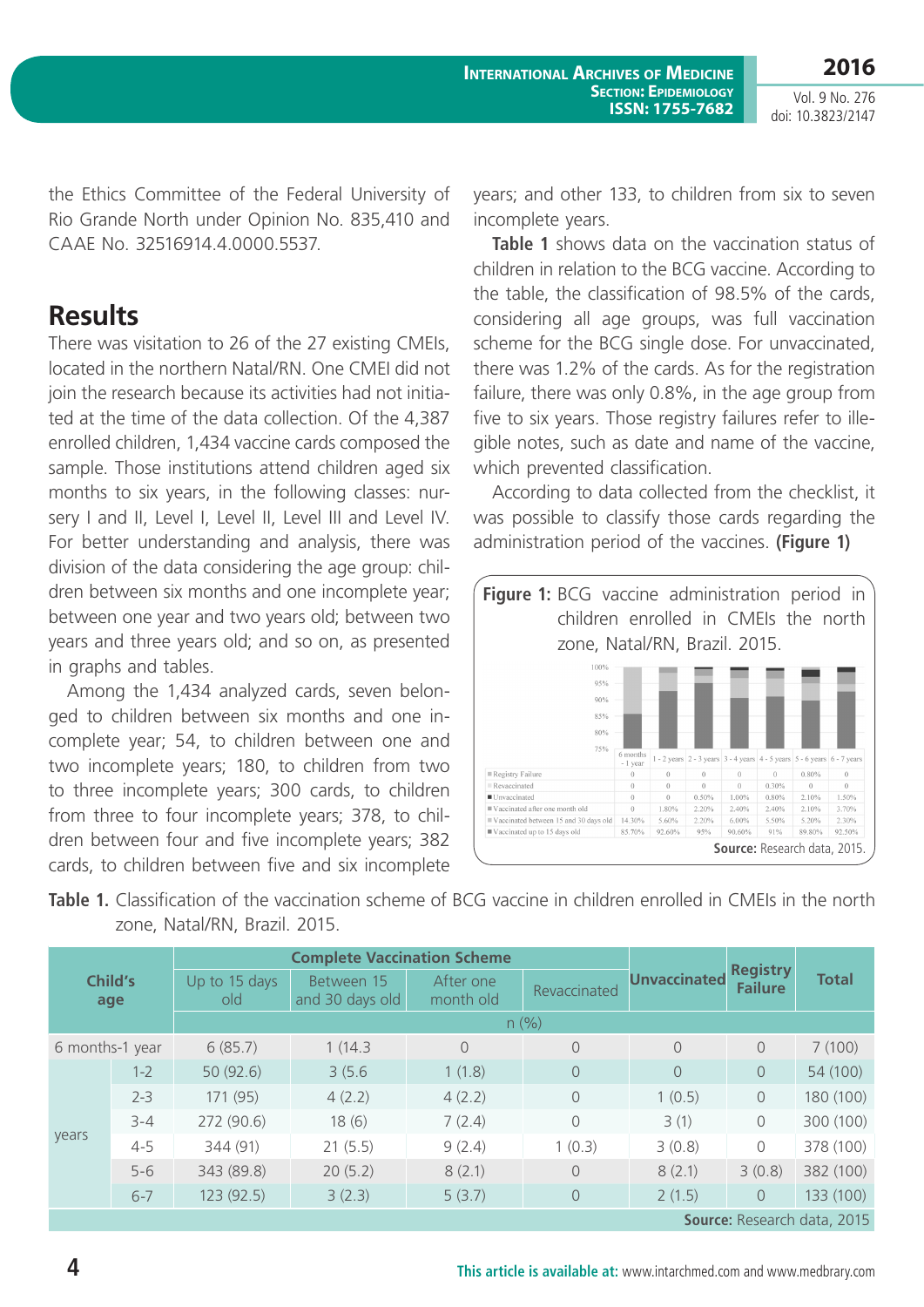| Child's<br>age              |         | <b>Complete Vaccination Scheme</b> |                               |                        |              |                                   |                                   |              |  |
|-----------------------------|---------|------------------------------------|-------------------------------|------------------------|--------------|-----------------------------------|-----------------------------------|--------------|--|
|                             |         | Up to 15 days<br>old               | Between 15<br>and 30 days old | After one<br>month old | Unvaccinated | <b>Registry</b><br><b>Failure</b> | <b>Registry</b><br><b>Failure</b> | <b>Total</b> |  |
|                             |         | n (%)                              |                               |                        |              |                                   |                                   |              |  |
| 6 months-1 year             |         | 5(71.4)                            | 0                             | 2(28.6)                | $\Omega$     | $\overline{0}$                    | 7(100)                            | 7(100)       |  |
| years                       | $1 - 2$ | 50(92.6)                           | 2(3.7)                        | 1(1.8)                 | 1(1.8)       | $\overline{0}$                    | 54 (100)                          | 54 (100)     |  |
|                             | $2 - 3$ | 169 (93.9)                         | 4(2.2)                        | 4(2.2)                 | 3(1.7)       | $\circ$                           | 180 (100)                         | 180 (100)    |  |
|                             | $3 - 4$ | 278 (92.7)                         | 19(6.3)                       | 3(1.0)                 | $\Omega$     | $\overline{0}$                    | 300 (100)                         | 300 (100)    |  |
|                             | $4 - 5$ | 350 (92.6)                         | 18(4.8)                       | 7(1.8)                 | 1(0.3)       | 2(0.5)                            | 378 (100)                         | 378 (100)    |  |
|                             | $5 - 6$ | 343 (89.8)                         | 24(6.3)                       | 8(2.1)                 | 3(0.8)       | 4(1.0)                            | 382 (100)                         | 382 (100)    |  |
|                             | $6 - 7$ | 124 (93.2)                         | 5(3.7)                        | 3(2.2)                 | 1(0.7)       | $\overline{0}$                    | 133 (100)                         | 133 (100)    |  |
| Source: Research data, 2015 |         |                                    |                               |                        |              |                                   |                                   |              |  |

**Table 2.** Classification of the vaccination scheme of the Hepatitis B vaccine in children enrolled in CMEIs in the north zone, Natal/RN, Brazil. 2015.



**Table 2** presents the data regarding the first dose of the Hepatitis B vaccine. According to the data below, the classification of 98.9% of the cards was full vaccination scheme, in which 92% had the vaccine in the period recommended by the Ministry of Health (the first 15 days of life). The number of children who did not receive the first dose of Hepatitis B vaccine, and thus, had their cards classified as unvaccinated, was 0.6%. There was registry failure of that vaccine in 0.4% of the cards, which prevented us from classifying the card.

Similarly to the BCG vaccine, it was possible to classify those cards considering the period of the vaccine administration. The number of children vaccinated against Hepatitis B in a moment well above that recommended by NIP - 30 days old - is even greater, especially in the last year. **(Figure 2)**

## **Discussion**

Tuberculosis is an infectious disease, endemic in Brazil, which is a serious public health problem. The most effective measures to fight the disease are still the early detection and treatment of active tuberculosis patients. Another way to combat the disease is through vaccination. The vaccine used is BCG, whose administration should happen at birth, by a single intradermally dose [12].

Tuberculosis in childhood presents some peculiar characteristics: it is more aggressive than in adults, causing severe forms of the disease, with more extra pulmonary involvement and in disseminated forms. Vaccination with BCG produces an artificial primary infection, attenuated, caused by a non-virulent bacillus, which aims to increase natural resistance against later infection with a virulent bacillus. Studies on the BCG vaccine efficacy demonstrated greater protection for the most severe forms of the disease: tuberculous meningitis, miliary tuberculosis and disseminated forms. The pulmonary form of the disease in adolescents and adults did not have ade-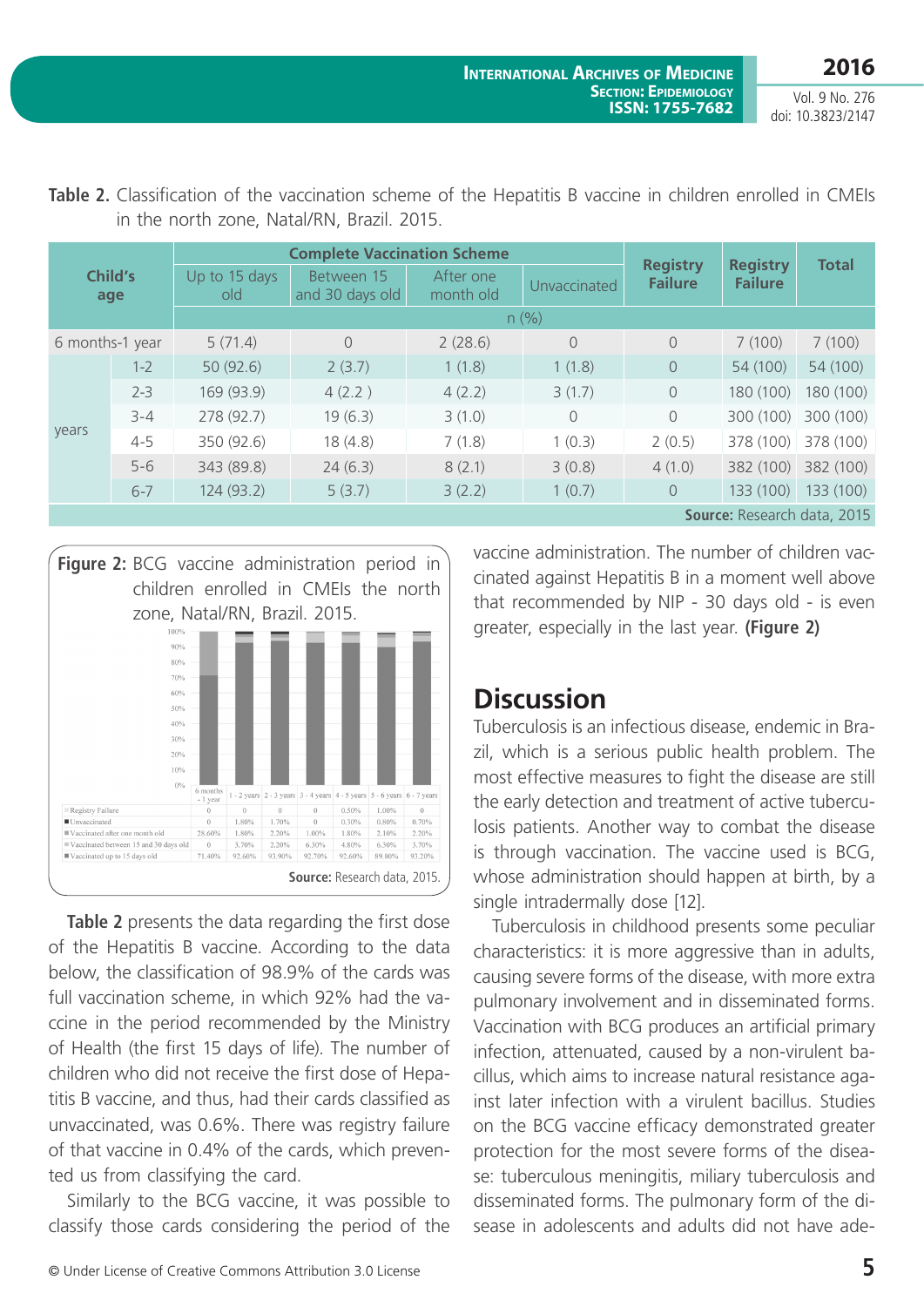**2016**

Vol. 9 No. 276 doi: 10.3823/2147

quate protection when associated with vaccination. Vaccination protection rates for severe forms situate around 70%. The earlier the vaccination, the greater the protection. Therefore, the estimation can reach 85% when administering the vaccine to newborns, 70%, at 10 years old, and drops to 50% when this administration is over 20 years. The same studies also point out that the protection of the vaccine reduces gradually over time, especially after ten years of vaccination [12, 13].

The highest rates of mortality from the disease also occur in childhood. In the early 2000s, there was an estimated record of one million cases of tuberculosis in 0-14 years-old children, with two deaths of children in every minute, being the disease the highest number of deaths in developing countries. Tuberculosis in childhood represents 9.7% of all diagnosed cases in Brazil [14]. However, we are still far from knowing the magnitude of that problem, since the diagnosis of the disease still presents limitations in the age group under six years, in addition to the strong association of symptoms to many other respiratory problems so common in childhood.

The NIP states, through the children's vaccination calendar, the administration of the dose to occur as early as possible, preferably within 12 hours after birth, in the maternity [6]. The contraindications of the vaccine is for individuals with a history of congenital or acquired immune deficiency; in the use of chemotherapy or corticosteroids in immunosuppressive dose; patients with burns or severe skin lesions, due to the risk of dissemination; pregnancy; and newborns weighing less than two kilos and acute febrile illness [6, 13].

Regarding Hepatitis B, global estimates suggest about two million people infected by the virus, with 350 million living with chronic infections and 600,000 deaths each year, either from acute or chronic causes [15].

Hepatitis B is a viral disease caused by hepatitis B virus, HBV, of the hepadnavirus family. Transmission occurs through contact with blood, during sexual intercourse, or perinatally. The virus migrates to the hepatocytes and, there, causes inflammation and necrosis, leading to chronic hepatitis. About 5% of patients infected by HBV become chronic carriers and there is record of a high hepatocellular carcinoma rate in those individuals. The chronic carrier state may occur more frequently in children, especially newborns, than in adults, and may relate to incompetent immune system. About 90% of infected newborns become chronic carriers, which result in a high risk of hepatocellular carcinoma [16].

Prevention of Hepatitis B occurs primarily through vaccination, but hyperimmune globulin can also be used. In places where there was widespread vaccination of children for hepatitis B, there was a significant decrease in the incidence of hepatocellular carcinoma in children. The vaccine is highly effective and has few side effects [16].

The Ministry of Health estimates that at least 15% of the population already had contact with the hepatitis B virus (HBV) at some point in their life. Chronic cases represent 1% of the population, and the majority is unaware of their carrier status; however, this is an important agent in the disease's chain of transmission [17].

The analysis of data regarding the vaccination status of children for BCG and Hepatitis B showed us that, in northern Natal/RN, there was a vaccination coverage that surpasses the expectation proposed by the Ministry of Health for both vaccines. The National Immunization Program considers satisfactory a vaccination coverage above 90% in order to ensure adequate protection, and, in this study, the results point to levels higher than that in both analyzed vaccines.

Such results are also close to those revealed in a study on vaccination coverage of the basic scheme for the first year of life in capitals of the Brazilian Northeast [9]. In that work, the authors reached an average coverage for BCG in Natal of 95% in all socioeconomic strata, with a better coverage in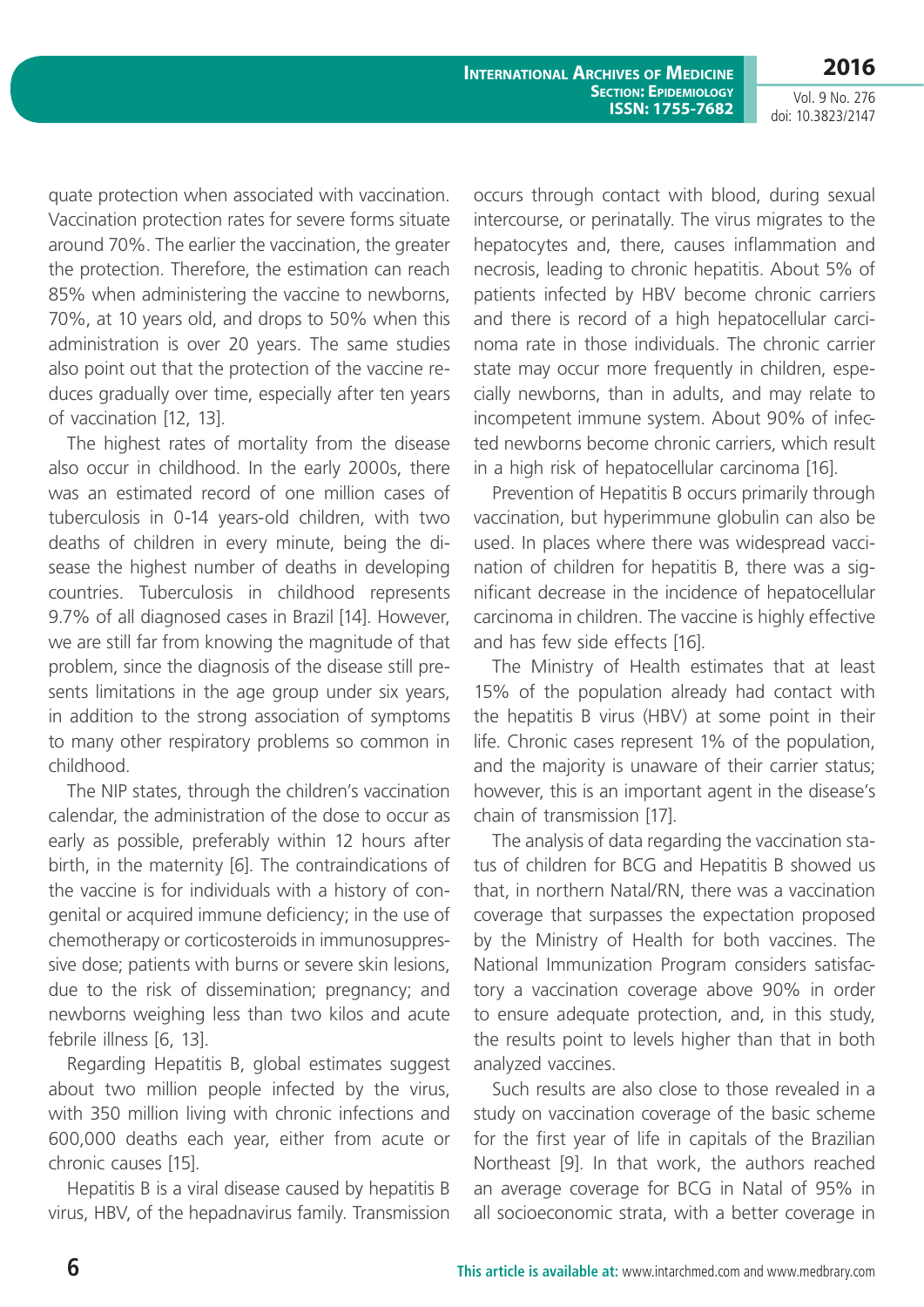Vol. 9 No. 276 doi: 10.3823/2147

**2016**

stratum E, and the worst, in stratum A. However, with respect to Hepatitis B, the study reveals a low coverage that varies between 70% and 90%, with the best results in strata C and D, and the worst results in stratum A.

From the information, it is possible to see that most of the children attending the CMEIs come from, considering the classification per strata proposed in the study of those authors, the strata D and E, representing those with the worst combination of salary and years of study, that is, the worst socioeconomic status (stratum E). The CMEIs are public institutions generally located in peripheral areas of the city, but not exclusively, seeking to assist children in their first stage of education, which is the childhood education. Therefore, one mays suggest that those results are close to those obtained in other studies, which reveal a BCG coverage higher than the expected average of 95%. Nevertheless, concerning Hepatitis B, it is necessary to consider that, although the results of this study has a "complete vaccination scheme" percentage above 95%, it has limitations and cannot be compared in the same way, since this research only worked with the first dose of the vaccine, and not with the complete scheme proposed by the mentioned study, since, according to the child's vaccination schedule, the completion of this scheme relates to the administration of the pentavalent vaccine. Thus, that comparison is only possible if there had been an assessment of the association of the pentavalent vaccine or the individualized doses of hepatitis B vaccine in situations with no pentavalent administration, which was not the purpose of this article. Thus, it was considered satisfactory the coverage of Hepatitis B when analyzing only the first vaccine dose; however, if there was an analysis of the whole scheme, there could have been values well below those found in this study. That fact draws attention because other researches have shown that, in vaccines that require multiple doses, vaccination coverage is always lower than others [18].

Observed a satisfactory number of children with complete vaccination scheme, it was also possible to see that, although they have taken a single dose of BCG and the first Hepatitis B dose, most of them, ranging between 2.1 and 14.3% for BCG and 1 to 28.6% for hepatitis B, did it out of the period recommended by NIP. That may associate with structural problems and service offer.

In Natal, in the last two years, there has been a shortage regarding those vaccines that leads people to look for two or more services in an attempt to get them. Besides the lack of immunobiological, which has been recurrent, there is still the specificity of administration of BCG vaccine and the scarcity of professionals with the expertise to carry it out. Despite the high number of family health teams, not all units offer the BCG vaccine, mainly for lack of vaccinators trained for its administration. Such factors certainly should contribute to the delay in the child's first vaccines.

Another fact that draws our attention is the presence of the vaccine registry errors. Such errors prevented the analysis and classification of the child's card. They related mainly to the date of the vaccine administration. Despite existing, in the child's card, the space marked for each vaccine, there still are current cards that have different records. The name of the vaccine and the date, in addition to information on batch, place of administration and guardian are essential and mandatory information for that procedure. Without them, there is a risk of subsequent doses without respecting the required timeout period for each immunobiological, which can lead to undesirable side effects: there may be administration of wrong vaccine, in wrong times and at the wrong age. Such errors are unacceptable and threaten children's safety, even putting their lives at risk.

Considering the advances in the quality of care and health services to the population, patient safety is a major concern, and, within it, there is the importance of records in medication administration.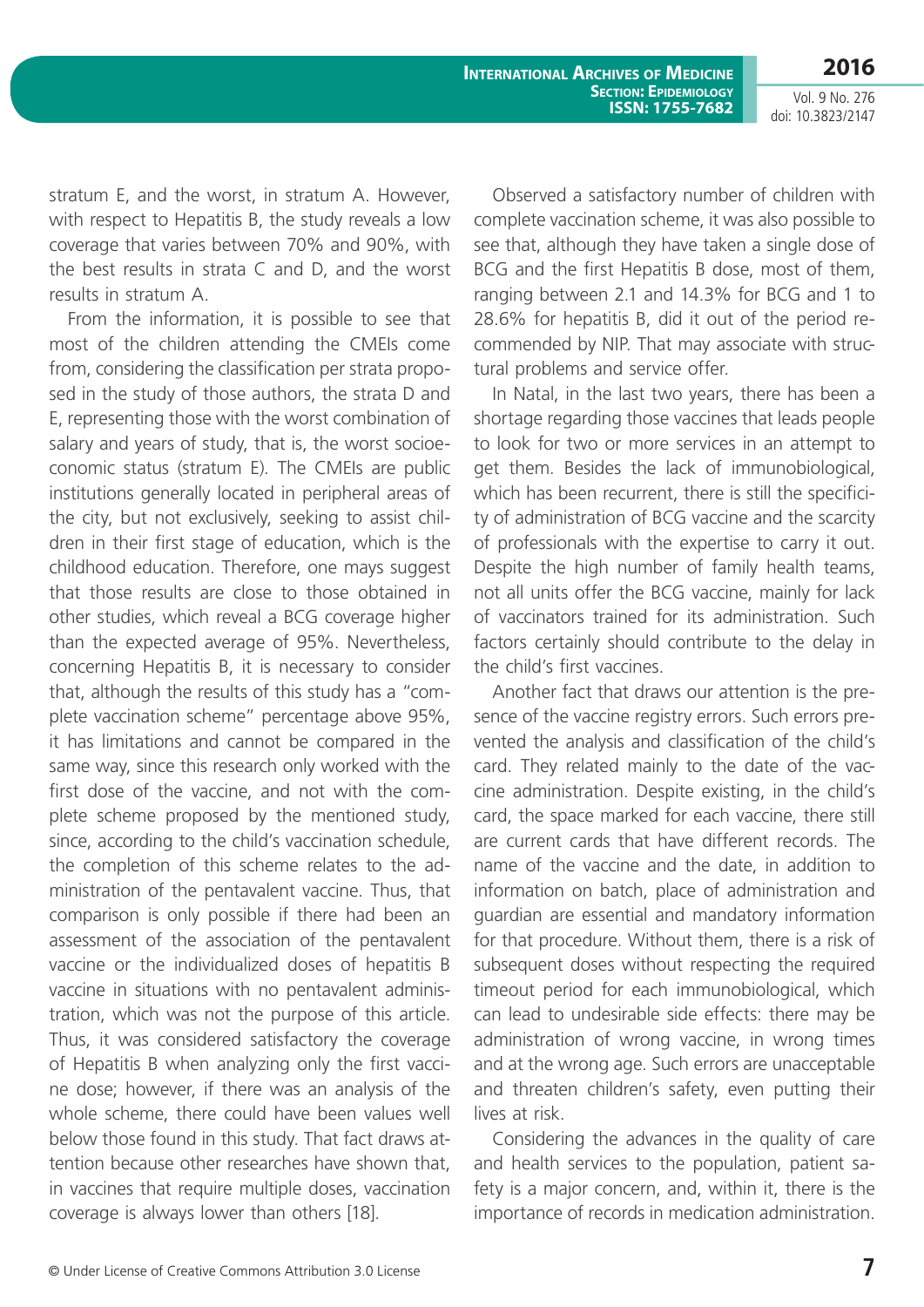**2016**

Vol. 9 No. 276 doi: 10.3823/2147

Regarding immunobiologicals, the concern should be the same. Although considered organic products safe for human use, considering all quality procedures they go through for their production, conservation and management, they are not free from causing side effects, whether expected or not. In this sense, the monitoring of post-vaccination adverse events must remain so that risks do not exceed the benefits achieved by vaccination [19]. Nevertheless, despite the understanding and realization that mistakes are common in the record of the applied doses of vaccine, either in the room maps, mirror cards or child's card, in the documents of the Ministry of Health, it is possible to verify the concern to record the vaccine so that there are no erroneous data to the information system, but they do not clarify the consequences to children's health [6].

On the other hand, the absence of the child's clinical condition associated with possible side effects of vaccination at the time health professionals treat that child also contributes to the lack of reliable data that can help assess the real dimension of the problem.

### **Conclusions**

The first dose of the Hepatitis B and BCG vaccines to children in CMEIs in northern Natal have full vaccination schedule rates higher than the target set by the NIP, reaching 98-99% of the analyzed cards. That shows a coverage that can guarantee the protection of the child population against the main events arising from those two infectious diseases.

On the other hand, although children take the vaccine, some have done it later than recommended, which may associate with the lack of immunobiological in the service network, as well as trained professionals in the administration of BCG vaccine in the municipality of Natal. In this regard, there should be efforts to increase the number of vaccine rooms in the city, with skilled professional.

It is necessary to consider the registry errors that have been occurring in vaccination cards. Training on immunization, on patient safety, is essential in this regard; however, it is also necessary the epidemiological surveillance to give emphasis to the consequences regarding the presence of side events to the child's health.

### **References**

- **1.** Unicef. Fundo Das Nações Unidas Para A Infância. Situação Mundial Da Infância 2008: Sobrevivência Infantil. Brasília: Fundo Das Nações Unidas Para A Infância; 2007. Available from: http://www.unicef.org/brazil/pt/sowc2008\_br.pdf
- **2.** OMS. Organización Mundial De La Salud; Fondo De Las Naciones Unidas Para La Infancia; Banco Mundial. Vacunas E Inmunización: Situación Mundial. Geneva: Organización Mundial De La Salud; 2010. Available from: http://apps.who.int/ iris/bitstream/10665/44210/1/9789243563862\_spa.pdf
- **3.** Hochman, G. Vacinação, varíola e uma cultura da imunização no Brasil. Rev. Ciênc. saúde coletiva (Rio J.). 2011; 16(2): 375-86. Available from: http://www.scielo.br/pdf/csc/v16n2/v16n2a02.pdf
- **4.** Ministério da Saúde. Programa Nacional de Imunizações 40 anos. Secretaria de Vigilância em Saúde. Departamento de Vigilância das Doenças Transmissíveis. Brasília: MS, 2013. Available from: http://bvsms.saude.gov.br/bvs/publicacoes/ programa\_nacional\_imunizacoes\_pni40.pdf
- **5.** Ministério da Saúde. Programa Nacional de Imunizações 30 anos. Brasília: Ministério da Saúde: Secretaria de Vigilância em Saúde; 2003. Available from: http://bvsms.saude.gov.br/bvs/ publicacoes/livro\_30\_anos\_pni.pdf
- **6.** Ministério da Saúde. Secretaria de Vigilância em Saúde. Departamento de Vigilância das Doenças Transmissíveis. Manual de Normas e Procedimentos para Vacinação. Brasília: Ministério da Saúde; 2014. Available from: http://bvsms.saude.gov.br/bvs/ publicacoes/manual\_procedimentos\_vacinacao.pdf
- **7.** Pereira MG. Epidemiologia: Teoria e Prática. 1.ed. Rio de Janeiro: Guanabara Koogan; 2013.
- **8.** Oliveira MFS, Martinez EZ, Rocha JSY. Fatores associados à cobertura vacinal em menores de cinco anos em Angola. Rev Saúde Pública. 2014; 48(6):906-15. Available from: http://www. scielo.br/pdf/rsp/v48n6/pt\_0034-8910-rsp-48-6-0906.pdf
- **9.** Queiroz LLC, Monteiro SG, Mochel EG, Veras MASM, Sousa FGM, Bezerra MLM. et al. Cobertura vacinal do esquema básico para o primeiro ano de vida nas capitais do Nordeste brasileiro. Cad. Saúde Pública (Rio J.). 2013; 29(2):294-302. Available from: http://www.scielo.br/pdf/csp/v29n2/16.pdf